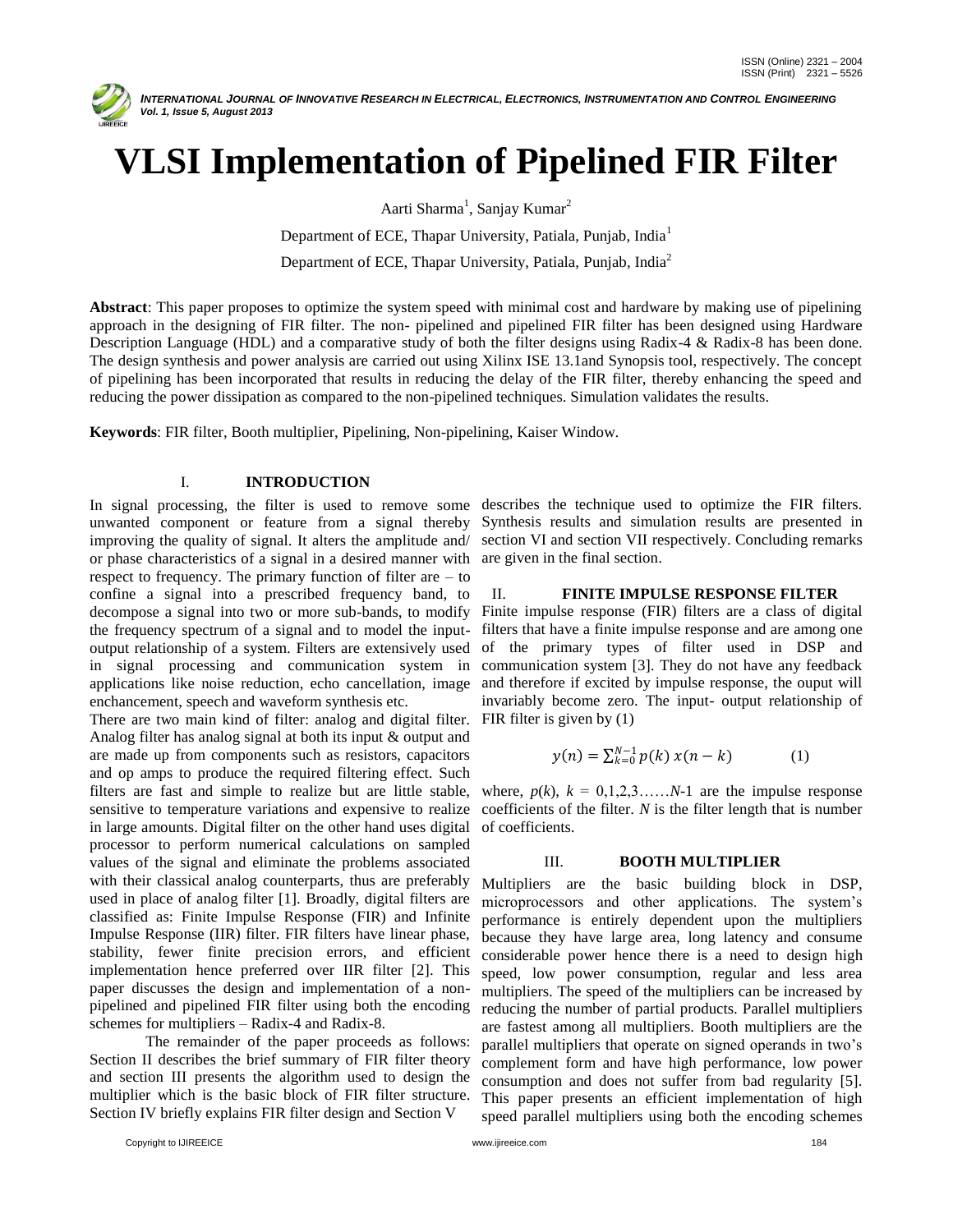

of FIR filter. Radix-4 and Radix-8 reduces the number of "0". Multiply by "1" means the product still remains the partial products to *n*/2 and *n*/3 respectively where *n* is the same as the multiplicand value. Multiply by "-1" means that length of the multiplier. The number of partial products can the product is the two's complement form of the be further reduced by using higher radices but the multiplicand. Multiply by "-2" is to shift left one bit the disadvantage is that we need to generate more multiples of multiplicand. Radix-4 booth recoding encodes the multipliers bits into [-2, 2]. Multiplier bits are grouped into the block of three such that each block overlaps the previous block by one bit. The overlapping keeps track off what was happened in the last block as the MSB of the block act as sign bit. For each group of three bits a partial product is generated according to the recoding scheme as shown in Table I. The same procedure is true for radix-8 but the left the two's complement of multiplicand by two places. difference is here the multipliers bits are grouped into block of four bits and encodes the multiplier bits into [-4,4] according to the encoding table as shown in Table II. Finally a regular carry select adder has been used to add all the In this paper, an FIR filter has been designed using Kaiser partial products [6].

| Table I Radix-4 Recoding Scheme |  |  |
|---------------------------------|--|--|
|---------------------------------|--|--|

| <b>Multiplier Bits</b> |                    |           | <b>Recoding Operation</b> |  |  |  |
|------------------------|--------------------|-----------|---------------------------|--|--|--|
| $Y_{i+1}$              | $\boldsymbol{Y}_i$ | $Y_{i-1}$ | on Multiplicand, X        |  |  |  |
|                        |                    |           |                           |  |  |  |
|                        |                    |           | $+1X$                     |  |  |  |
|                        |                    |           | $+1X$                     |  |  |  |
|                        |                    |           | $+2X$                     |  |  |  |
|                        |                    |           | $-2X$                     |  |  |  |
|                        |                    |           | $-1X$                     |  |  |  |
|                        |                    |           | $-1X$                     |  |  |  |
|                        |                    |           |                           |  |  |  |

| raoic in Radix o Recoding beneme |                        |                                        |                        |                |  |  |  |  |
|----------------------------------|------------------------|----------------------------------------|------------------------|----------------|--|--|--|--|
|                                  | <b>Multiplier Bits</b> | <b>Recoding</b><br><b>Operation on</b> |                        |                |  |  |  |  |
| $\pmb{Y}_{i+2}$                  | $\pmb{Y}_{i+1}$        | $Y_i$                                  | $\boldsymbol{Y}_{i-1}$ | Multiplicand,  |  |  |  |  |
|                                  |                        |                                        |                        | X              |  |  |  |  |
| $\boldsymbol{0}$                 | 0                      | 0                                      | 0                      | $\overline{0}$ |  |  |  |  |
| $\boldsymbol{0}$                 | 0                      | 0                                      | 1                      | $+1X$          |  |  |  |  |
| $\overline{0}$                   | 0                      | 1                                      | $\boldsymbol{0}$       | $+1X$          |  |  |  |  |
| 0                                | 0                      | $\mathbf{1}$                           | $\mathbf{1}$           | $+2X$          |  |  |  |  |
| $\boldsymbol{0}$                 | 1                      | 0                                      | 0                      | $+2X$          |  |  |  |  |
| $\boldsymbol{0}$                 | 1                      | 0                                      | 1                      | $+3X$          |  |  |  |  |
| $\boldsymbol{0}$                 | 1                      | 1                                      | $\boldsymbol{0}$       | $+3X$          |  |  |  |  |
| $\boldsymbol{0}$                 | 1                      | 1                                      | 1                      | $+4X$          |  |  |  |  |
| $\mathbf{1}$                     | $\boldsymbol{0}$       | 0                                      | $\boldsymbol{0}$       | $-4X$          |  |  |  |  |
| $\mathbf{1}$                     | 0                      | 0                                      | 1                      | $-3X$          |  |  |  |  |
| $\mathbf{1}$                     | $\overline{0}$         | 1                                      | $\overline{0}$         | $-3X$          |  |  |  |  |
| $\mathbf{1}$                     | 0                      | $\mathbf{1}$                           | $\mathbf 1$            | $-2X$          |  |  |  |  |
| $\mathbf{1}$                     | 1                      | $\boldsymbol{0}$                       | $\boldsymbol{0}$       | $-2X$          |  |  |  |  |
| 1                                | 1                      | 0                                      | 1                      | $-1X$          |  |  |  |  |
| $\mathbf{1}$                     | 1                      | 1                                      | $\boldsymbol{0}$       | $-1X$          |  |  |  |  |
| $\mathbf 1$                      | 1                      | 1                                      | 1                      | $\mathbf{0}$   |  |  |  |  |

Table II Radix-8 Recoding Scheme

Radix–4 and Radix-8 which are further used in the designing Multiply by zero means the multiplicand is multiplied by two's complement of the multiplicand value and multiply by "2" means just shift left the multiplicand by one place. Multiplying the multiplicand by "3" is equivalent to  $(2X+X)$ addition of multiplicand and left shifted multiplicand by one digit. Multiply by "-3" means addition of two's complement of multiplicand and shift left one bit the two's compliment of the multiplicand value. Multiply by "4" means shift left the multiplicand by two place. Multiply by "-4" means shift

### IV. **FIR FILTER DESIGN**

window technique with the help of MATLAB Filter Design and Analysis tool box (FDA) as shown in Fig. 1 and the coefficients are directly imported to the VHDL file. The input, output and coefficients are represented in fixed point notation and are quantized to 16 bits. The Kaiser window has a adjustable parameter  $\alpha$  which optimize the main-lobe width and direct control over stop-band attenuation can be achieved thereby sustaining optimality and flexibility. The direct form realization of FIR filter and magnitude response are shown in Fig. 2 and Fig. 3 respectively. The design parameters or specification are as follows

- 1. Stop-band attenuation  $= 40$  dB
- 2. Pass-band ripple  $= 0.01$  dB
- 3. Transition width  $= 500$  Hz
- 4. Sampling frequency  $= 10 \text{ kHz}$
- 5. Ideal cut-off frequency = 1200 Hz



Fig. 1 FIR digital low-pass filter parameters.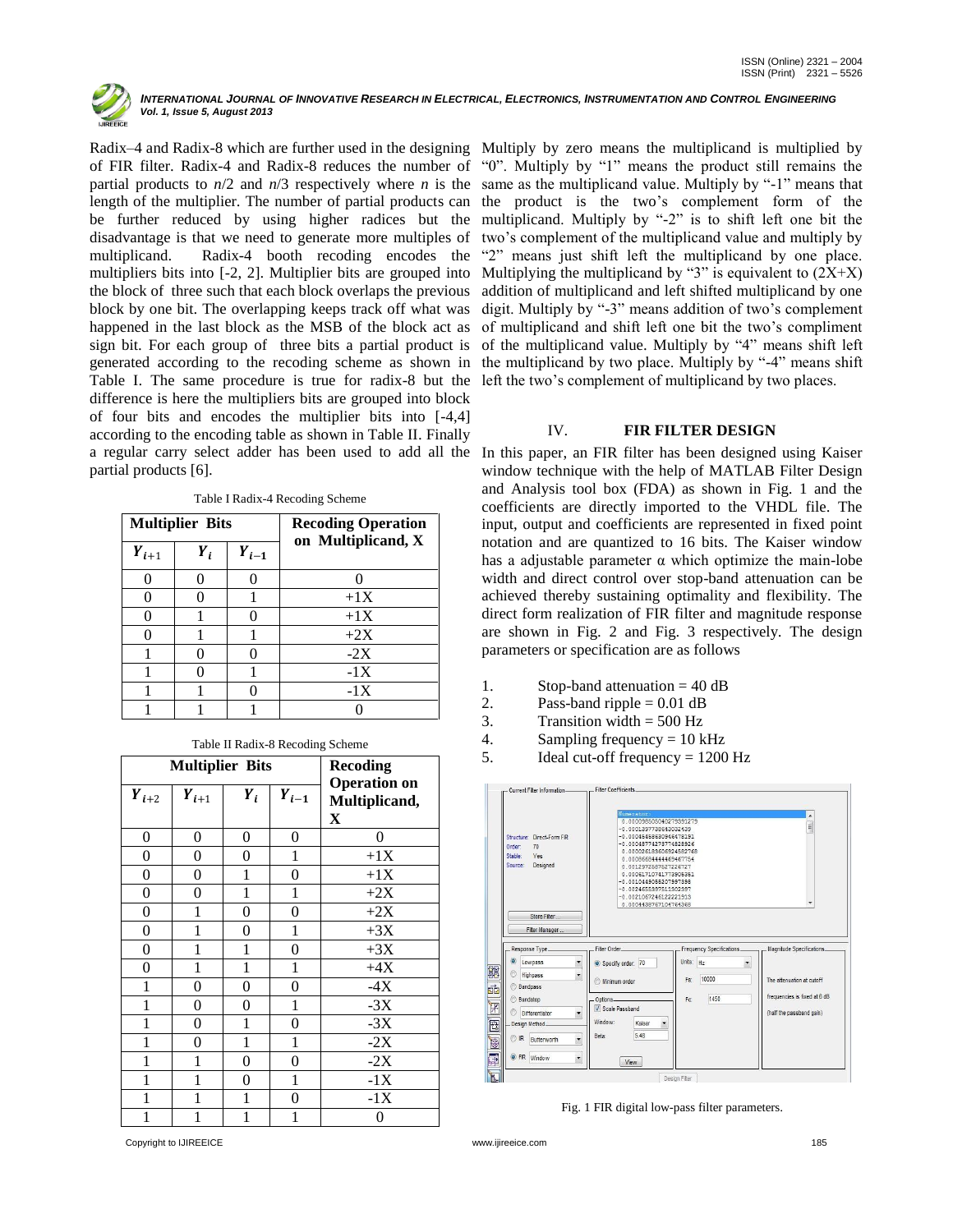



Fig. 2 Seventy-one tap non-pipelined FIR structure.



Fig. 3 FIR digital low-pass filter magnitude response

## V. **PIPELINING**

Pipelining is an implementation technique in which multiple instructions are overlapped in execution and results in speed enhancement for the critical path in most of the DSP system, microprocessors etc. It can either increase the clock speed or reduce the power consumption at the same speed in a DSP system. The total execution time for each individual instruction is not altered by pipelining. It does not accelerate instruction execution time but it does accelerate program execution time by increasing the number of instruction finished per cycle [2].

In pipelining any operation along the critical path is broken into smaller and quicker operation with registers between the levels in order to get a smaller critical path or increase in the operating frequency which leads to higher throughput [7]. The pipelined structure of the proposed FIR filter design is shown in Fig. 4.



Fig. 4 Seventy-one tap pipelined FIR structure.

Due to pipelining the critical path has been reduced from  $T_M + 70 T_A$  to  $T_M + T_A$  where,  $T_M$  is the time required for multiplication operation and  $T_A$  is the time required for addition operation.

## VI. **SYNTHESIS RESULTS**

| <b>LOGIC</b>          | NON-              | <b>PIPELINED</b>  |
|-----------------------|-------------------|-------------------|
| <b>ULTILISATION</b>   | <b>PIPELINED</b>  | <b>FIR FILTER</b> |
|                       | <b>FIR FILTER</b> |                   |
| Number of Slice       | 1,186/29,504      | 2,298/29,504      |
| Flip Flop             |                   |                   |
| Four Input LUTs       | 14,665/29,504     | 8,698/29,504      |
| Number of Occupied    | 8,393/14,752      | 5.004/14,752      |
| <b>Slices</b>         |                   |                   |
| Total Number of       | 14,917/29504      | 8,906/29,504      |
| Four Input Slices     |                   |                   |
| Number Of Bonded      | 51/250            | 51/250            |
| <b>IOBs</b>           |                   |                   |
| <b>Average Fanout</b> | 2.55              | 2.75              |
| Memory Usuage         | 891980            | 900608            |
| (Kb)                  |                   |                   |

Table III Synthesis Report of Non-pipelined FIR Filter.

|  | Table IV Synthesis report of pipelined FIR filter |  |  |  |  |
|--|---------------------------------------------------|--|--|--|--|
|--|---------------------------------------------------|--|--|--|--|

| <b>LOGIC</b><br><b>ULTILISATION</b>        | NON-<br><b>PIPELINED</b><br><b>FIR</b><br><b>FILTER</b> | <b>PIPELINED</b><br><b>FIR</b><br><b>FILTER</b> |  |  |
|--------------------------------------------|---------------------------------------------------------|-------------------------------------------------|--|--|
| Number of Slice Flip<br>Flop               | 1,186/29,504                                            | 2,299/29,504                                    |  |  |
| Four Input LUTs                            | 19,687/29,504                                           | 11,412/29,504                                   |  |  |
| Number of Occupied<br><b>Slices</b>        | 11.304/14,752                                           | 6,714/14,752                                    |  |  |
| of<br>Number<br>Total<br>Four Input Slices | 20,037/29504                                            | 11.716/29.504                                   |  |  |
| Number of Bonded<br><b>IOBs</b>            | 51/250                                                  | 51/250                                          |  |  |
| <b>Average Fanout</b>                      | 2.65                                                    | 2.78                                            |  |  |
| Memory Usuage(Kb)                          | 1076364                                                 | 1080268                                         |  |  |



Fig.5 Top Level Circuit Diagram of Low-pass Filter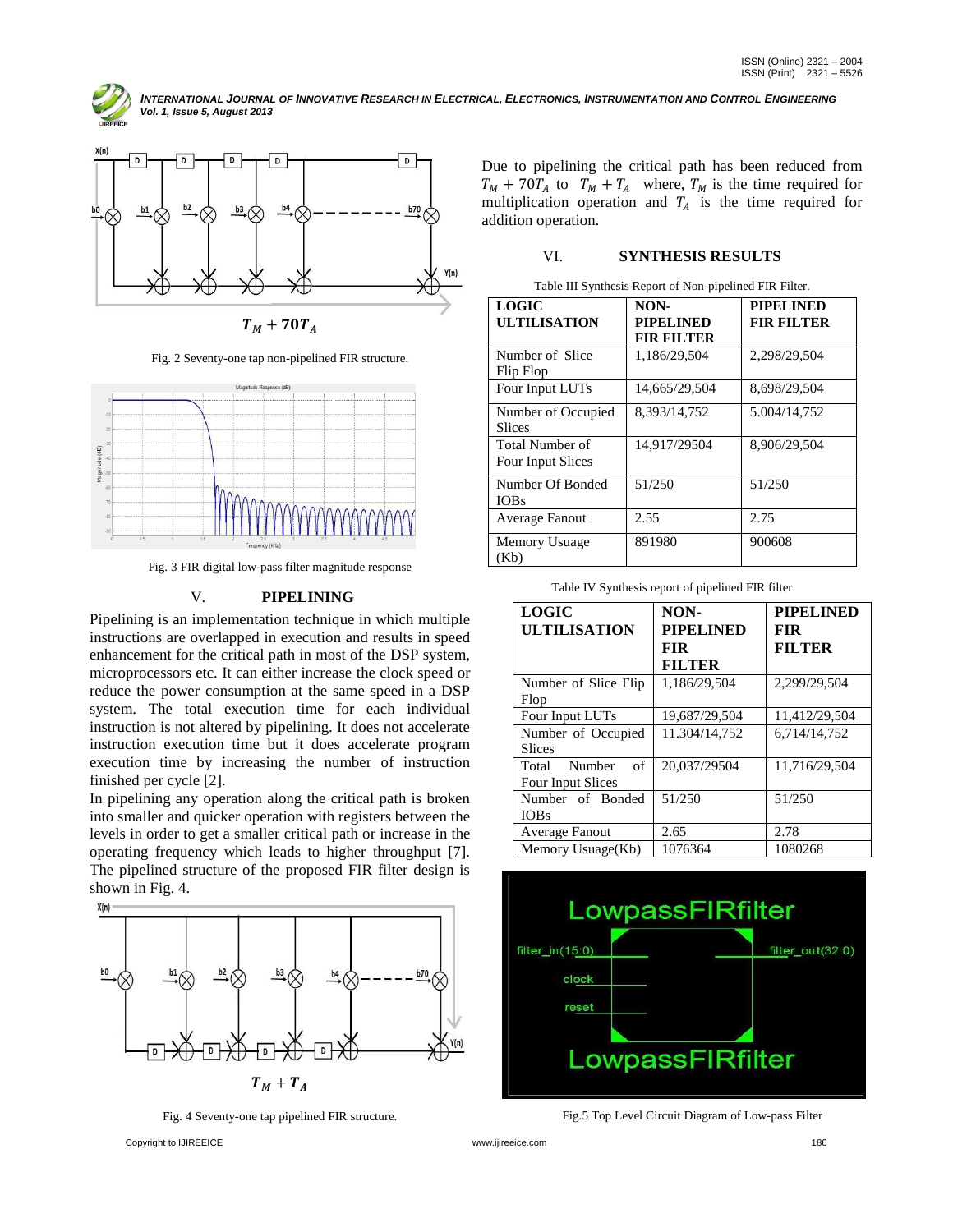



Fig. 6 Delay and Power analysis of FIR filter using Radix-4 multiplier.



Fig. 7 Delay and Power analysis of FIR filter using Radix-8 multiplier.

VII. Simulation Results



Fig. 8 Simulation of non-pipelined FIR filter using Radix-4 multiplier.

| Name                                                                                                                                                                                                                                                                                                                                                                                                                                                                             | Value                               | 1,094 ns | $1,095$ ns | $1,006$ ns | $1,097$ ns                          | $1,098$ ns | 1,099 ns | $1, 100$ ns |
|----------------------------------------------------------------------------------------------------------------------------------------------------------------------------------------------------------------------------------------------------------------------------------------------------------------------------------------------------------------------------------------------------------------------------------------------------------------------------------|-------------------------------------|----------|------------|------------|-------------------------------------|------------|----------|-------------|
| filter_in[15:0]                                                                                                                                                                                                                                                                                                                                                                                                                                                                  | 0101111111100000                    |          |            |            | 0001111111100000                    |            |          |             |
| <b>M</b> filter out 320                                                                                                                                                                                                                                                                                                                                                                                                                                                          | 0010111111110000000000000000000000  |          |            |            | 0010111111110000000000000000000     |            |          |             |
| $\blacksquare$ dock                                                                                                                                                                                                                                                                                                                                                                                                                                                              |                                     |          |            |            |                                     |            |          |             |
| n reset                                                                                                                                                                                                                                                                                                                                                                                                                                                                          | F                                   |          |            |            |                                     |            |          |             |
| <b>M</b> 41,6500                                                                                                                                                                                                                                                                                                                                                                                                                                                                 | 000000000000000000011111101000000   |          |            |            | 00000000000000010001111110100000    |            |          |             |
| $\blacktriangleright$ $\blacktriangleright$ $\blacktriangleright$ $\blacktriangleright$ $\blacktriangleright$ $\blacktriangleright$ $\blacktriangleright$ $\blacktriangleright$ $\blacktriangleright$ $\blacktriangleright$ $\blacktriangleright$ $\blacktriangleright$ $\blacktriangleright$ $\dashv$ $\dashv$ $\dashv$ $\dashv$ $\dashv$ $\dashv$ $\dashv$ $\dashv$ $\dashv$ $\dashv$ $\dashv$ $\dashv$ $\dashv$ $\dashv$ $\dashv$ $\dashv$ $\dashv$ $\dashv$ $\dashv$ $\dash$ | 11111111111111110111000001100000    |          |            |            | 111111111111111101110000001100000   |            |          |             |
| $\blacktriangleright$ $\blacktriangleright$ $\blacktriangleleft$ $[320]$                                                                                                                                                                                                                                                                                                                                                                                                         | 11111111111111000110010000000000000 |          |            |            | 11111111111100111010010000100000    |            |          |             |
| $\blacktriangleright$ $\blacktriangleright$ 4(320)                                                                                                                                                                                                                                                                                                                                                                                                                               | 11111111111100111101010000100000    |          |            |            | 1111111111100111101010000100000     |            |          |             |
| $\blacktriangleright$ $\blacktriangleright$ $\blacktriangleleft$ $\mathbf{5}$ $[320]$                                                                                                                                                                                                                                                                                                                                                                                            | 111111111111010000110011111100000   |          |            |            | 1111111111101000110011111100000     |            |          |             |
| $\triangleright$ $\blacksquare$ 6[320]                                                                                                                                                                                                                                                                                                                                                                                                                                           | 111111111111111011100000011000000   |          |            |            | 11111111111111110111000001100000    |            |          |             |
| $\blacktriangleright$ $\blacktriangleright$ $\blacktriangleright$ $\eta$ 320)                                                                                                                                                                                                                                                                                                                                                                                                    | 000000000000111011001011000100000   |          |            |            | 0000000000000110011001011000100000  |            |          |             |
| $\triangleright$ <b>M</b> $s$ [320]                                                                                                                                                                                                                                                                                                                                                                                                                                              | 00000000001011001001000100100000    |          |            |            | 00000000000000100010001000100100000 |            |          |             |
| $\blacksquare$ 19320                                                                                                                                                                                                                                                                                                                                                                                                                                                             | 600000000000100110001101101000000   |          |            |            | 000000000000000110001100110100000   |            |          |             |
| $\blacktriangleright$ $\blacktriangleright$ stopping                                                                                                                                                                                                                                                                                                                                                                                                                             | 111111111110101100110110111100000   |          |            |            | 111111111110101100110110111100000   |            |          |             |
| $\blacktriangleright$ $\blacktriangleright$ stages                                                                                                                                                                                                                                                                                                                                                                                                                               | 111111111101000101011111100100000   |          |            |            | 111111111101000101011111100100000   |            |          |             |
| $\frac{1}{2}$ $\frac{1}{2}$ $\frac{1}{2}$ $\frac{1}{2}$ $\frac{1}{2}$ $\frac{1}{2}$ $\frac{1}{2}$                                                                                                                                                                                                                                                                                                                                                                                | 111111111101011011001101110000000   |          |            |            | 11111111110101101100110111000000    |            |          |             |

Fig. 9 Simulation of pipelined FIR filter using Radix-4 multiplier.

| Name                                                                                 | Value                              | $ 1,094$ ns<br>$1,095$ ns<br>$1,006$ ns<br>1,097 ns<br>$1,098$ ns<br>$1,099$ ns<br>$1,100$ ns |
|--------------------------------------------------------------------------------------|------------------------------------|-----------------------------------------------------------------------------------------------|
| $\frac{1}{2}$ filter in [15:0]                                                       | 0101111111100000                   | 0001111111100000                                                                              |
| $\blacktriangleright$ <sup>64</sup> filter out 320                                   | 001011111111000000000000000000000  | 00101111111100000000000000000000                                                              |
| $\frac{1}{2}$ dock                                                                   | ø                                  |                                                                                               |
| $\frac{1}{2}$ reset                                                                  | Ò                                  |                                                                                               |
| $\blacktriangleright$ $\blacksquare$ $\blacksquare$                                  | 000000000000000100011111101000000  | 000000000000000000011111101000000                                                             |
| $\blacktriangleright$ $\blacktriangleright$ $\blacktriangleleft$ $\text{sgn}$        | 111111111111111101110000001100000  | 11111111111111111011120020001100200                                                           |
| $\blacktriangleright$ $\blacktriangleright$ $\blacktriangleleft$ $\boxdot$ $\boxdot$ | 1111111111111200111010010000100000 | 111111111111100111010010000100000                                                             |
| $\frac{1}{2}$ $\frac{1}{2}$ $\frac{1}{2}$ $\frac{1}{2}$ $\frac{1}{2}$                | 11111111111100111101010000100000   | 1111111111100111101010000100000                                                               |
| $\blacksquare$ $\blacksquare$                                                        | 111111111111010000110011111100000  | 111111111110100011001111110000                                                                |
| $\blacktriangleright$ <b>M</b> $6320$                                                | 11111111111111101110000011000000   | 11111111111111110111000001100000                                                              |
| $\rightarrow 14.47320$                                                               | 0000000000021101100101100010000    | 000000000000001110110011011000100000                                                          |
| $\blacktriangleright$ $\blacktriangleright$ $\bowtie$ $\bowtie$ $\bowtie$            | 000000000001011001001000100100000  |                                                                                               |
| $\blacksquare$ $\blacksquare$                                                        | 00000000000100110001100110100000   | 00000000000000110001100110100000                                                              |
| $\blacktriangleright$ $\blacksquare$ stopping                                        | 111111111110101100110110111100000  | 111111111110101100110110111100000                                                             |
| $\blacktriangleright$ $\blacksquare$ s11820)                                         | 111111111101000101011111100100000  | 111111111101000101011111100100000                                                             |
| $\blacktriangleright$ $\blacktriangleright$ 4126201                                  | 111111111101011011001101111000000  | 1111111111000110110011011000000                                                               |

Fig. 10 Simulation of non-pipelined FIR filter using Radix-8

| Name                                                    | Value               | <b>TELESTER</b> | $1,205$ ns | $1,206$ ns | $1,207$ ns | $1,208$ ns                          | $1,209$ ns | $1,210$ ns |  |
|---------------------------------------------------------|---------------------|-----------------|------------|------------|------------|-------------------------------------|------------|------------|--|
| filter_in[15:0]                                         | 1111111111010001    |                 |            |            |            | 1111111111010001                    |            |            |  |
| filter_out[320]                                         | 111111111110100010  |                 |            |            |            | 10111111111101000100000000000000000 |            |            |  |
| g dock                                                  | ø                   |                 |            |            |            |                                     |            |            |  |
| l <sub>g</sub> reset                                    | O                   |                 |            |            |            |                                     |            |            |  |
| <b>M</b> s1[320]                                        | 1111111111111111111 |                 |            |            |            | 1011111111111111111111111011100110  |            |            |  |
| $\triangleright$ $\blacksquare$ $(2 320)$               | 00000000000000000   |                 |            |            |            | 0000000000000000000000000000001101  |            |            |  |
| $\frac{1}{2}$ $\frac{1}{2}$ $\frac{1}{2}$ $\frac{1}{2}$ | 00000000000000000   |                 |            |            |            | 00000000000000000000011000001111    |            |            |  |
| $\triangleright$ $\blacksquare$ s4[320]                 | 000000000000000000  |                 |            |            |            | 00000000000000000000001111101111    |            |            |  |
| $\triangleright$ $\blacksquare$ s5[320]                 | 00000000000000000   |                 |            |            |            | 0000000000000000000001110010001     |            |            |  |
| $\triangleright$ $\blacksquare$ \$6[32:0]               | 00000000000000000   |                 |            |            |            | 0000000000000000000000000000011010  |            |            |  |
| $\frac{1}{2}$ $\frac{1}{2}$ $\frac{1}{2}$ $\frac{1}{2}$ | 111111111111111111  |                 |            |            |            | 1011111111111111111111000101111111  |            |            |  |
| $\triangleright$ $\blacksquare$ \$5320)                 |                     |                 |            |            |            | 10111111111111111110101000100111    |            |            |  |
| 6 59 [320]                                              | 11111111111111111   |                 |            |            |            | 1011111111111111111111011010100011  |            |            |  |
| $\frac{1}{2}$ $\frac{10}{20}$                           | 000000000000000000  |                 |            |            |            | 000000000000000000001010001100001   |            |            |  |
| <b>M</b> s11320)                                        | 00000000000000000   |                 |            |            |            | 0000000000000000000110110110111     |            |            |  |
| <b>M</b> s12(32:0)                                      | 00000000000000000   |                 |            |            |            | 000000000000000000001000001100100   |            |            |  |

Fig. 11 Simulation of Pipelined FIR Filter Using Radix-8

# VIII. **CONCLUSIONS**

Copyright to IJIREEICE [www.ijireeice.com](http://www.ijireeice.com/) 187 The design of non-pipelined and pipelined FIR filter using both the encoding schemes – Radix-4 and Radix-8 has been accomplished via Hardware Description Language and